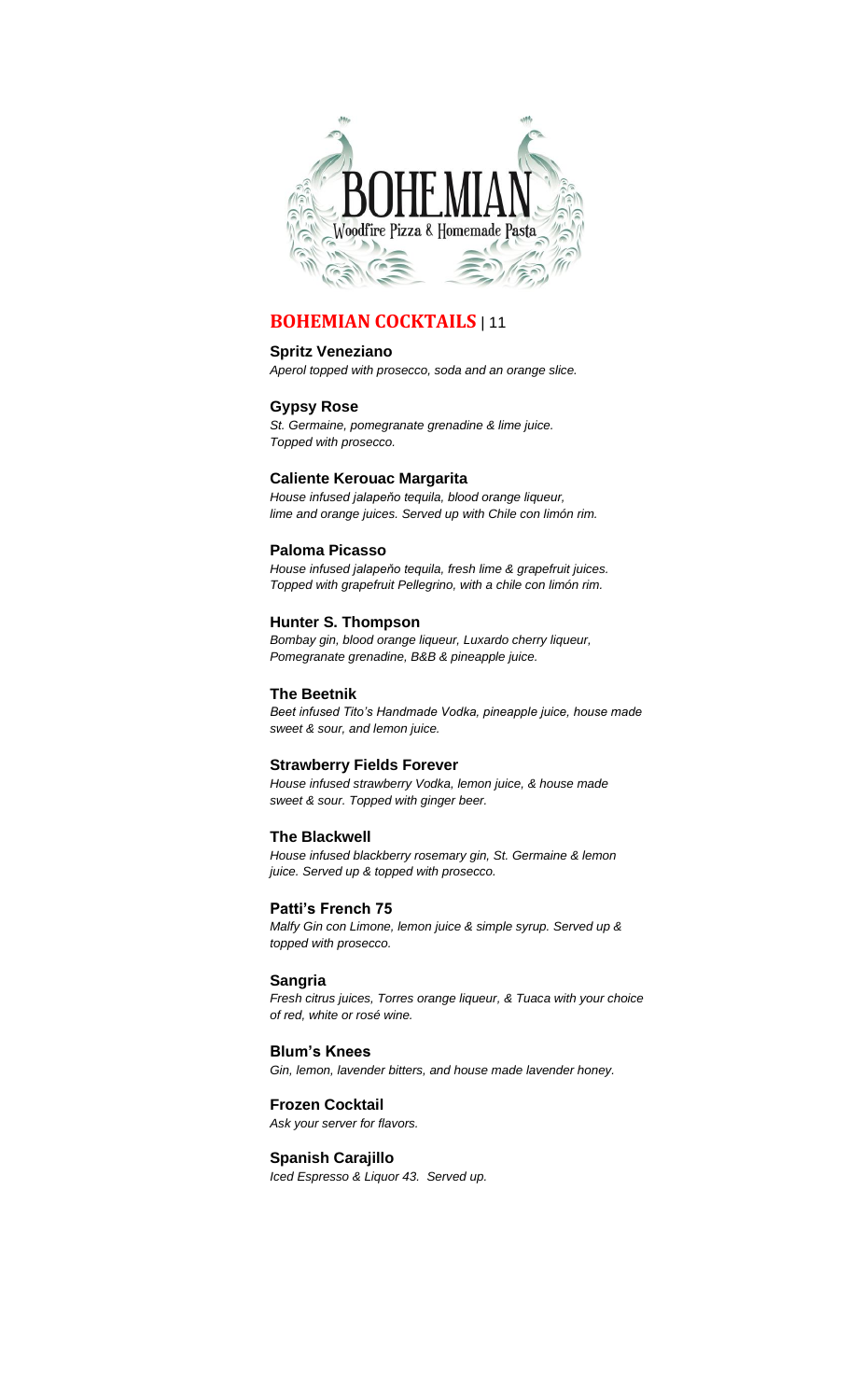# **REDS**

**Ercole Barbera**, Italy | 8/31 Litre *Medium-bodied, approachable red, highlighted by dark berry fruit flavors and smooth tannins.*

**Cantaloro Rosso**, Italy | 9/36 | *Sangiovese, Cabernet Sauvignon & Merlot blend.*

**Belasco "Llama" Malbec**, Argentina | 10/38

**Straccali Chianti Classico**, Toscana Italy | 10.5/40

**Masseria Li Veli Orion Primitivo**, Italy | 11/40 *Italian Red Zinfandel. Full bodied, smooth & spicy.*

**Capezzana Barco Reale**, Tuscany | 12/42

*Super Tuscan aged in French oak; 70% Sangiovese, 15% Cabernet, 5% Cab Franc.* 

**Presqu'ile Pinot Noir**, Santa Maria Valley, CA | 13/44 *Complex combination of fruit, earth and spice*

**Dupeuble Beaujolais**, France | 11/36 | *Light, bright, dry French Gamay*

**Neverland Cabernet Sauvignon**, California | 14/46

**Cleto Chiarli 'Centenario' Lambrusco**, Italy | 35 | *Italian, chilled, dark red that is almost sparkling like champagne—effervescent bubbles! Fruit forward but not too sweet, just delicious & refreshing.*

**Belle Glos Pinot Noir**, Santa Barbara | 75

**Mazzei "Philip" 2010 Cabernet Sauvignon**, Toscana Italy | 82 *Award winning Italian wine similar to Super Tuscan but w/ 100% Italian Cabernet grapes.* **Vietti 'Castiglione' Barolo Classico**, Italy | 85 *Lighter colored but full bodied & high-tannin,100% Nebbiolo; often called 'King of Italian Wines'.* **Jordan Cabernet Sauvignon**, Alexander Valley | 85

# **ROSÉ**

**Ercole Rosato**, Italy | 8/31 | *Light, dry, Barbera-based Rosé.* **Domaine de Fontsainte**, France | 11/36 | *Light colored, crisp, refreshingly dry.*

## **WHITES**

**Ercole Italian White**, Italy |8/31 | *Italian Cortese white with 15% Chardonnay & 5% Sauv Blanc* **Verdicchio**, Italy | 9/36 | *Light, medium-bodied, crisp, un-oaked white with lush notes of green apple, lime zest & citrus, and a sea-air freshness.* **Domaine du Salvard Unique Sauvignon Blanc**, France | 10/38 **Lola Chardonnay**, Sonoma | 11/36 | *French oak barrel, buttery and complex.* **Spasso Pinot Grigio**, Italy | 9/32 | *Crisp white citrus & floral notes with a clean finish.*

## **BUBBLES**

**La Bella Prosecco**, Italy | 7.5/28 | *Crisp, delicious bubbles!* **Col Dorato D.O.C. Brut Rosé**, Italy | 36 | *90% Glera, 10% Pinot Noir. Perfect pink bubbles* **Elio Perrone Sourgal Moscato d'Asti,** Italy | 36 | Lucious *sparkling Moscato!* **Veuve Clicquot Brut Champagne**, France | 78

## **BEERS ON TAP**

**Peroni**, Italy | 7 **Roughtail Everything Rhymes with Orange IPA**, OK | 7.5 **Cabin Boys Rotating**, Tulsa | AYS **Coop F-5**, OK| 7 **Dead Armadillo Amber Ale**, Tulsa | 7 **Heirloom Rotating Tap Handle**, Tulsa | AYS

## **BOTTLES & CANS**

**Bohemia Lager**, Mexico | 6 **Neff GF** Rotating Beer, Tulsa | 7 **Boulevard Tank 7 Farmhouse Ale**, MO | 8 **Miller Lite** | 5 **Miller High Life**, WI | 5 **Black Apple Rotating Cider**, AR | 7 **Rotating Sour Ale**, | AYS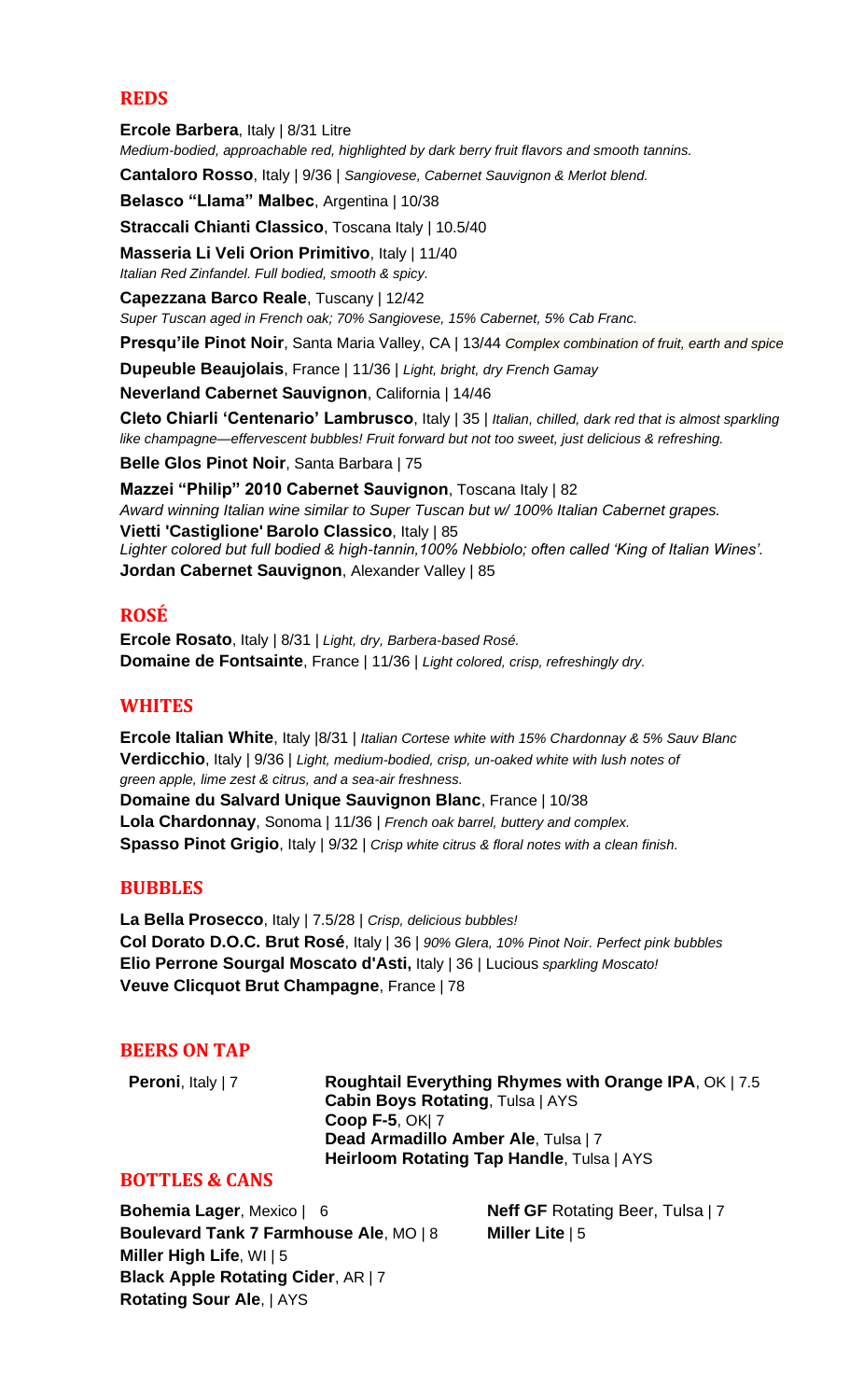

# **STARTERS**

## **MAMA KAY'S CAESAR | 7/10**

*Romaine, Mama's Caesar dressing & fresh grated Romano. Served with a bread stick.*

## **BOHEMIAN SALAD | 7.5/12**

*Spinach & arugula tossed in house vinaigrette & topped with red onion, grape tomatoes & goat cheese. Served with a bread stick.*

## **CAPRESE | 9/15**

*Fresh Roma tomatoes, slow roasted tomatoes & fresh mozzarella on spinach & arugula. Topped with fresh basil, house vinaigrette & balsamic reduction.* 

- + Shrimp to any salad 7
- + Chicken to any salad 5
- + Figs & walnuts to any salad 3

## **ROASTED ARTICHOKE HUMMUS | 9.5**

*Our unique house made hummus, topped with artichokes & served with fresh baked pizza points.* 

# **BAKED SPINACH & ARTICHOKE SCARPETTA 13.5**

*Fresh spinach, artichokes & garlic baked in our wood fire oven with a special blend of cheeses. Served with fresh baked pizza points.* 

#### **LEMON PESTO SHRIMP | 17**

*Six jumbo shrimp cooked in a house made lemon arugula pesto, topped with goat cheese. Baked in our wood fire oven & served with fresh baked pizza points.* 

## **SHRIMP DIAVOLO | 18**

*Six jumbo marinated shrimp in a devilish sauce of San Marzano tomatoes, chili oil, fire roasted red bell peppers, slow roasted tomatoes & chili flakes. Topped with calabrese drizzle & parmesan. Served with fresh baked pizza points.* 

## **BOHEMIAN BRUSSELS SPROUTS | 10**

*Wood fired Brussels sprouts topped with pancetta, parmesan cheese & truffle oil.* 

## **MEATBALLS | 12.5**

*Three of our famous meatballs made fresh daily with Italian sausage. Topped with fresh basil, pecorino cheese, and red sauce. Served with bread sticks.* 

## **ANTIPASTO | 19.5**

*Assortment of imported cheese, meats, marinated olives, house made fig jam, fresh berries & wood-fired veggies. Served with crostini.*

## **BRUSCHETTA | 9.5**

*Roma tomatoes, garlic, basil, parmesan, balsamic & olive oil. Served with crostini.* 

# **BEVERAGES**

## **San Pellegrino Sparkling 1L | 6**

**San Pellegrino Flavored 12 oz. | 3.5** *Pompelmo (grapefruit), aranciata rosso, or limonata.* 

**Soft Drinks | 3.5** *Pepsi products, lemonade, iced tea, IBC root beer or Coca-Cola.* **Latte | 4.5 Cappuccino | 4.5 Caffe Mocha 4.5 Caffe Americano or espresso | 3.5**

**Hot Chocolate | 3.5 Hot tea variety | 3**

# **PASTA FATTA IN CASA**

## **SPAGHETTI & MEATBALLS | 18**

*House-made spaghetti & two meatballs. Served with our San Marzano tomato sauce & fresh bread sticks.*

## **FETTUCCINE PESTO | 17**

*House-made fettuccine tossed with our fresh lemon arugula pesto & slow roasted tomatoes. Served with fresh bread sticks.* 

## **LASAGNA | 18**

*House-made pasta layered with San Marzano tomato sauce, fresh mozzarella, herbed ricotta and Italian sausage. Served with* 

*fresh bread sticks.* 

## **CACIO E PEPE | 15**

*House-made spaghetti tossed in a creamy butter, parmesan cheese & cracked black pepper sauce. Served with fresh bread sticks.* 

## **FETTUCCINE ALLA VODKA | 17**

*House-made fettuccine tossed with our creamy tomato vodka sauce. Served with fresh bread sticks.* 

**Add**: Chicken +5. Shrimp +7. Meatball +4

# **DESSERTS**

**Ice Cream, Sorbetto, Ice Cream Sandwich** | 6 *Local, seasonal flavors from Tulsa's Rose Rock.* 

## **S'mores Calzone or Pizza** | 10

*Dark chocolate, marshmallow & crushed graham in freshly made pizza dough. Dusted with powdered sugar, crushed graham & a chocolate drizzle. Add one scoop of Rose Rock ice cream 3.*

## **Affogato** | 6.5

*Rose Rock ice cream "drowned" in Italian espresso.*

## **Tiramisu** | 8

*Our creamy, house-made dessert with layers of espresso-soaked lady fingers, mascarpone cheese and powdered chocolate.* 

# **DIGESTIVO**

II Gusto Di Amalfi Limoncello, Italy | 6 Fernet-Branca, Italy | 7.5 Banfi Grappa, Italy | 7.25 Génépy Des Alpes, France | 6.5 Averna Amaro Siciliano, Italy | 6.5 Peachello, Italy | 5 Niepoort Tawny Porto, Portugal | 8.5 H&H Sercial Medeira 10yr, Madeira | 10